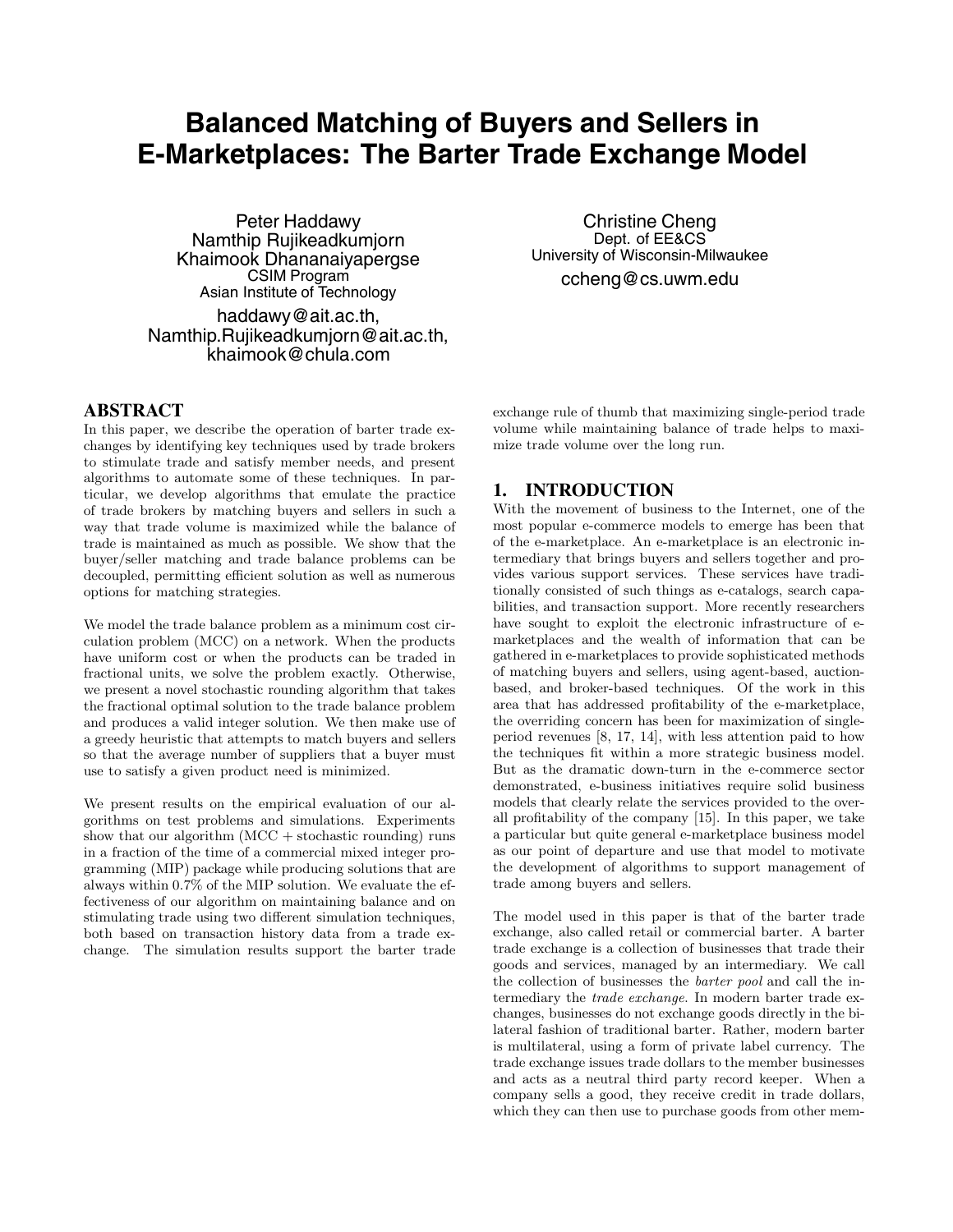bers. The value of the trade dollar is tied to the US dollar by not permitting businesses to charge more for their goods in terms of trade dollars than they do in US dollars in the open market, thus preventing devaluation of the currency.

The barter industry is interesting as a test bed for market design because a barter pool is a relatively closed economy about which we have very detailed information due to the book keeping function of the trade exchange. The trade exchange maintains a general profile for every member business, as well as complete records of all transactions between members. A barter pool has many similarities with a traditional economy, with the trade exchange playing a role analogous to that of the federal government in regulating the economy. The exchange controls such variables as monetary supply, interest rate, rate of commission (analogous to revenue tax), and even supply and demand through its ability to selectively recruit new member businesses. Interestingly, although it has control over all these parameters, the trade exchange works to stimulate the barter pool economy primarily by making referrals to member businesses through trade brokers.

The success and survivability of the barter business add to its attractiveness as a model to study. The barter trade exchange industry has existed for over forty years, surviving numerous changes in the economic landscape. The International Reciprocal Trade Association [4] estimated that the total value of products and services bartered by businesses through barter companies reached USD 7.87 billion in 2001. This number was an increase from USD 6.92 billion in 1999 and was the third consecutive year the industry saw over 12% growth. There were an estimated 719 trade companies active in North America in 1999 with some 471,000 client businesses [3]. Examples of active barter trade exchanges with a Web presence include BizXchange, ITEX, Barter-Card, and Continental Trade Exchange.

The rest of this paper is organized as follows. In Section 2, we provide a description of the operation of barter trade exchanges, identifying key techniques used by trade brokers in order to stimulate trade and satisfy member needs. In this paper we focus on implementing techniques for maximizing single-period trade while maintaining balance of trade within the barter pool. In Section 3 we present a formalization of this problem and in Sections 4 and 5 we present novel efficient algorithms for its solution, using minimum cost circulations on networks and stochastic rounding techniques. Due to space limitations, some of the proofs are omitted. Omitted proofs can be found in the long version of this paper [10]. In Section 6, we present empirical evaluation of our algorithms. In Section 7 we discuss related work and show that the problem of maximizing trade while maintaining balance can be reduced to a multi-unit combinatoral auction problem. In Section 8 we present conclusions and directions for future work.

## **2. BARTER TRADE EXCHANGE MODEL**

Given its important role in B2B commerce, there is a surprising lack of literature on the barter trade exchange industry. An exception is the work of Cresti, which examines theoretical economic rationale for development of the barter industry in industrialized countries [6], as well as investigating the macroeconomic variables influencing the industry in the United States [7]. But there exists no formal literature describing the barter trade exchange industry on an operational level. Our interest lies in understanding how managers and brokers in a trade exchange manage the operations of the exchange in order to maximize their company's profits. Thus our first step in conducting this work was to gather information through extensive interviews with industry experts. We also communicated with them periodically to verify the assumptions behind our models. We interviewed two executives at BizXchange (www.bizx.bz), a relatively new but rapidly growing trade exchange located in the San Francisco Bay and Seattle areas. Since its inception in January 2002, BizXchange has grown to include over 600 member businesses. The two executives we interviewed have over 28 years of combined industry experience, have founded and built several successful barter networks, and have served on the Boards of the International Reciprocal Trade Association and the National Association of Trade Exchanges.

A barter pool can be viewed as a carefully managed smallscale economy. Managers of trade exchanges attempt to recruit member businesses in such a way that supply and demand for each product category in the pool are approximately balanced.<sup>1</sup> Member businesses are typically small to medium size enterprises that offer products and/or services. They fall into the broad categories of operating expenses, employee benefits, and travel and entertainment. Henceforth we will use the term goods to refer to goods and services.

It is a common misconception that the primary benefit of barter is to avoid taxes. In fact, the US Tax Equity and Fiscal Responsibility Act, passed in 1982, legislated that barter income be treated as equivalent to cash income and taxed on the same basis. Cresti [7] shows empirical evidence that barter is adopted to increase profits and gain a competitive edge and that barter is, in fact, complementary to the cash economy.

When a business joins a trade exchange, it typically pays a membership fee. This represents a small fraction of the revenues of the trade exchange. The primary revenue is made by charging a fee to the buyer and seller on each transaction. The fee is typically in the range of 6 - 7.5% and is payable in US dollars. When a business joins the trade exchange, they are issued a line of credit in trade dollars, which permits them to make purchases without first having to sell and also gives them flexibility in conducting transactions. The trade exchange charges interest on negative balances, usually at the same rate as major credit cards. In order to give a company some control over how much of their profits are accrued in terms of trade dollars, the trade exchange permits the member to set an upper limit on the amount of trade dollars they are willing to accumulate. The credit line and upper limit define the financial operating range of the business within the barter pool.

 $1$ Although managers *attempt* to keep supply and demand balanced, it is not the case that they are, in fact, balanced at any point in time. Therefore, in this paper we do not assume that supply and demand are equal or even nearequal.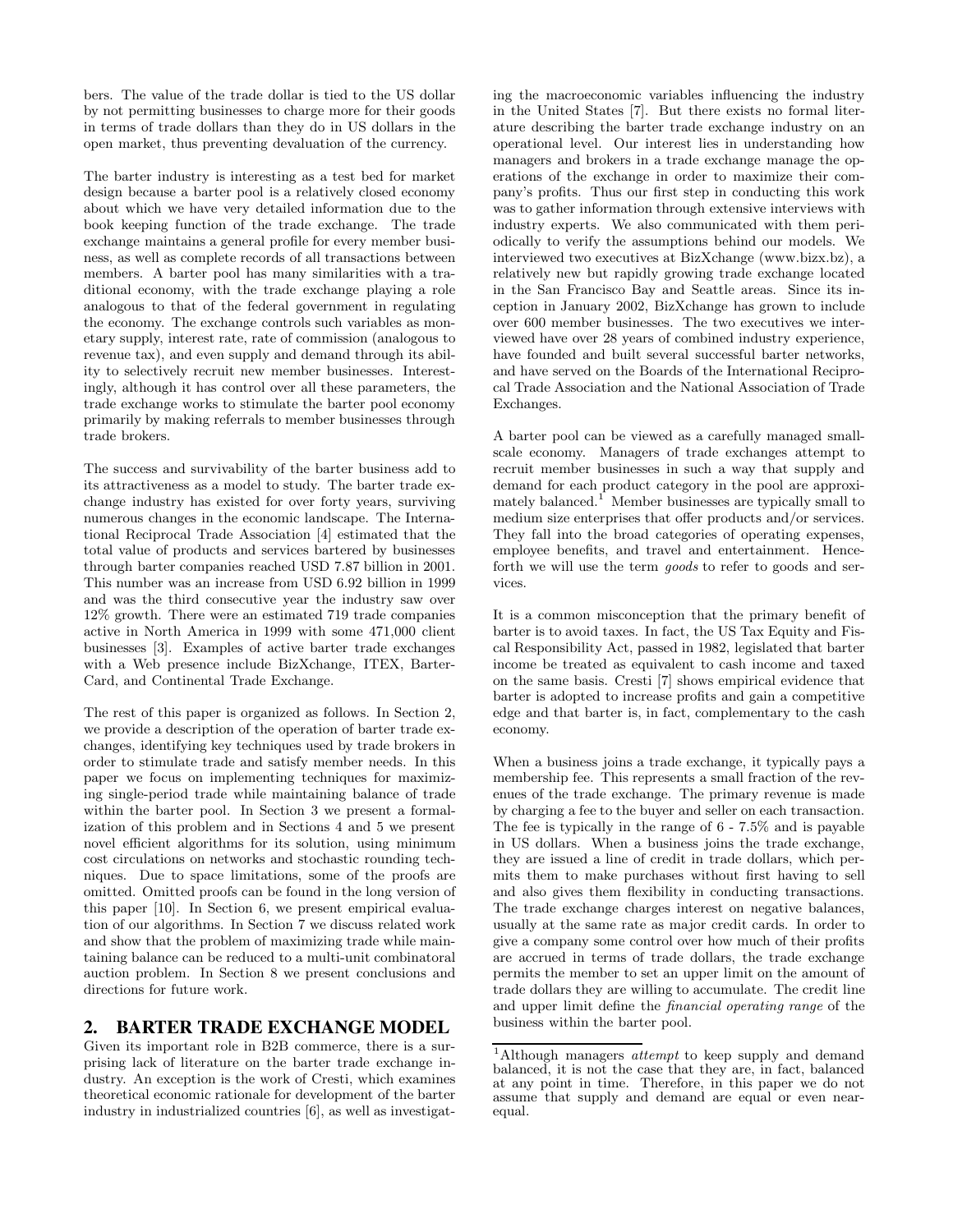Each member is assigned to a trade broker. A broker typically represents a set of 150 - 200 client businesses. The broker's job from the standpoint of the client is to help the client sell his goods and to inform him of goods he might like to buy. The broker's job from the standpoint of the trade exchange is to stimulate trade, since the exchange's revenues are directly tied to trade volume. The broker stimulates trade by working to help clients spend their trade dollars when they have positive balance and generate sales when they have negative balance. The broker's primary tool is the referral, referring potential buyers to suppliers. Note that member businesses are under no obligation to follow the broker's referrals, but experience from trade exchanges shows that they generally do. While the goods a business has to sell are stated explicitly, those that the business wants to buy may be explicitly stated or may be predicted by the broker based on things like the type of business and other goods that the business has purchased in the past.

In carrying out his job, the broker attempts to maximize single-period trade volume while maintaining balance of trade. Trade is balanced when the total dollar amount each member buys equals what it sells. For any supply/demand of a business there will typically be several different buyers/sellers to choose from. The question is then which of those buyers/sellers the broker should refer the business to. Most trade exchanges do not make this decision based on price; they leave price negotiation up to the members. Other factors such as convenience of location being equal, the broker maintains balance by basing his decision on the balances of the buyers/sellers. For example, if we have one supplier who has highly positive balance and one who has highly negative balance, the broker will refer the client to the supplier with highly negative balance.

This concludes our description of the operation of barter trade exchanges. In the remainder of the paper we present a mathematical formalization of the problem of maximizing trade while maintaining balance and develop efficient<sup>2</sup> algorithms for its solution. Algorithmic efficiency is important if we wish to be able to scale up to handle large real-world problems.

We assume that trade occurs in business cycles: first businesses' supplies and demands are determined, a matching is found, the businesses act on the resulting referrals, and the cycle repeats. The matching problem can be represented by a requirements matrix in which each row represents a member business, each column represents a category of goods, and matrix entries represent quantities to buy or sell. Each business can buy and/or sell multiple goods and we make no assumptions about the relationship between supply and demand in the barter pool. We assume a uniform unit cost for each product category. Since prices are naturally not uniform across suppliers, this unit cost can be an estimate based on the average retail price over suppliers in that category. The internal state of each business is characterized by its current balance, its credit line, and an upper limit on allowed balance. Once a business reaches its credit limit, then it can no longer buy without selling, so its row in the matrix will show no demand. Similarly, when a company

reaches its upper limit, it can no longer sell without buying, so its row will show no supply.

## **3. THE BARTER UNIVERSE**

In barter universe  $\mathcal{B} = (C, P, \alpha, R), C = \{c_i, i = 1, \ldots, m\}$ denotes the set of companies, and  $P = \{p_j, j = 1, \ldots, n\}$ denotes the set of goods. For each  $j$ , the unit cost of good  $p_j$  is  $\alpha_j$  barter dollars. The  $m \times n$  requirements matrix R specifies the number of units each company is willing to supply or purchase for each good. We shall assume that  $R$ is an integer matrix, and use the convention that if  $c_i$  is a seller of  $p_j$  then  $R_{ij} > 0$ , and if  $c_i$  is a buyer of  $p_j$  then  $R_{ij} < 0$ , and if  $c_i$  is not interested in  $p_j$  then  $R_{ij} = 0$ .

A trade set in the barter universe is specified by an  $m \times n$ matrix T, where  $T_{ij}$  indicates the number of units of  $p_i$  that  $c_i$  sold or bought in the trade. There are two conditions  $T$ must satisfy for each  $j$ :

- i. If  $c_i$  is a seller of  $p_j$  then  $0 \leq T_{ij} \leq R_{ij}$ , and if  $c_i$ is a buyer of  $p_j$  then  $0 \geq T_{ij} \geq R_{ij}$ , and if  $c_i$  is not interested in  $p_i$  then  $T_{ij} = 0$ .
- ii.  $\sum_{i=1}^{m} T_{ij} = 0$ ; i.e., for each  $p_j$ , the total number of units sold equals the total number of units bought.

The volume of trade set T is  $vol(T) = \frac{1}{2} \sum_{i=1}^{n} \sum_{j=1}^{m} |T_{ij}|$ , the total number of units of all the goods exchanged in the trade. Throughout this paper, we will consider maximal trade sets, which are trade sets with the largest volumes. For each j, let  $S_j$  and  $N_j$  denote, respectively, the sellers and buyers of  $p_j$ . If the supply of  $p_j$  exceeds its demand then a maximal trade set T will have  $T_{ij} = R_{ij}$  for all  $c_i \in N_j$ . Similarly, if the supply of  $p_j$  is no more than its demand then  $T_{ij} = R_{ij}$  for all  $c_i \in S_j$ . Hence, the number of units traded for each  $p_j$  is maximized, and every maximal trade set has volume equal to  $\sum_{j=1}^{n} \min \{ \sum_{i \in S_j} R_{ij}, \sum_{i \in N_j} |R_{ij}| \}.$ We note that it is straightforward to find a maximal trade set for  $\mathcal{B}$  in time  $O(|P||C|)$ .

# **4. FINDING THE MOST BALANCED MAX-IMAL TRADE SET**

After the trade specified by  $T$  takes place, we define the balance of  $c_i$  as  $b_i = \sum_{j=1}^n \alpha_j T_{ij}$ , and the absolute balance due to T as  $ab_T = \sum_{i=1}^{m'} |b_i|$ . Our goal is to solve for the maximal trade set  $T^*$  that is most balanced; i.e.,  $ab_{T^*} \leq ab_T$ for every other maximal trade set  $T$ . The next lemma follows directly from the fact that  $\sum_{i=1}^{m} T_{ij} = 0$  for each j.

LEMMA 4.1. For any trade set T,  $\sum_{i=1}^{m} b_i = 0$ .

The problem of finding the most balanced maximal trade set can be formulated as an integer program. Thus, one approach we can take is to first relax the condition that the entries of a trade set  $T$  be integers. The integer program reduces to a linear program, and the latter can be solved optimally in polynomial time. We can then use some procedure to transform a fractional solution to an integer one. In this section, we shall take a similar approach. However, instead of solving the relaxed problem as a linear program, we shall show in the next subsection that it can be reduced to a minimum-cost circulation (MCC) problem on an appropriate network, and that it can be solved optimally by running a bounded number of breadth-first searches because

<sup>2</sup>Algorithm efficiency, which refers to the algorithm's running time, should not be confused with economic efficiency.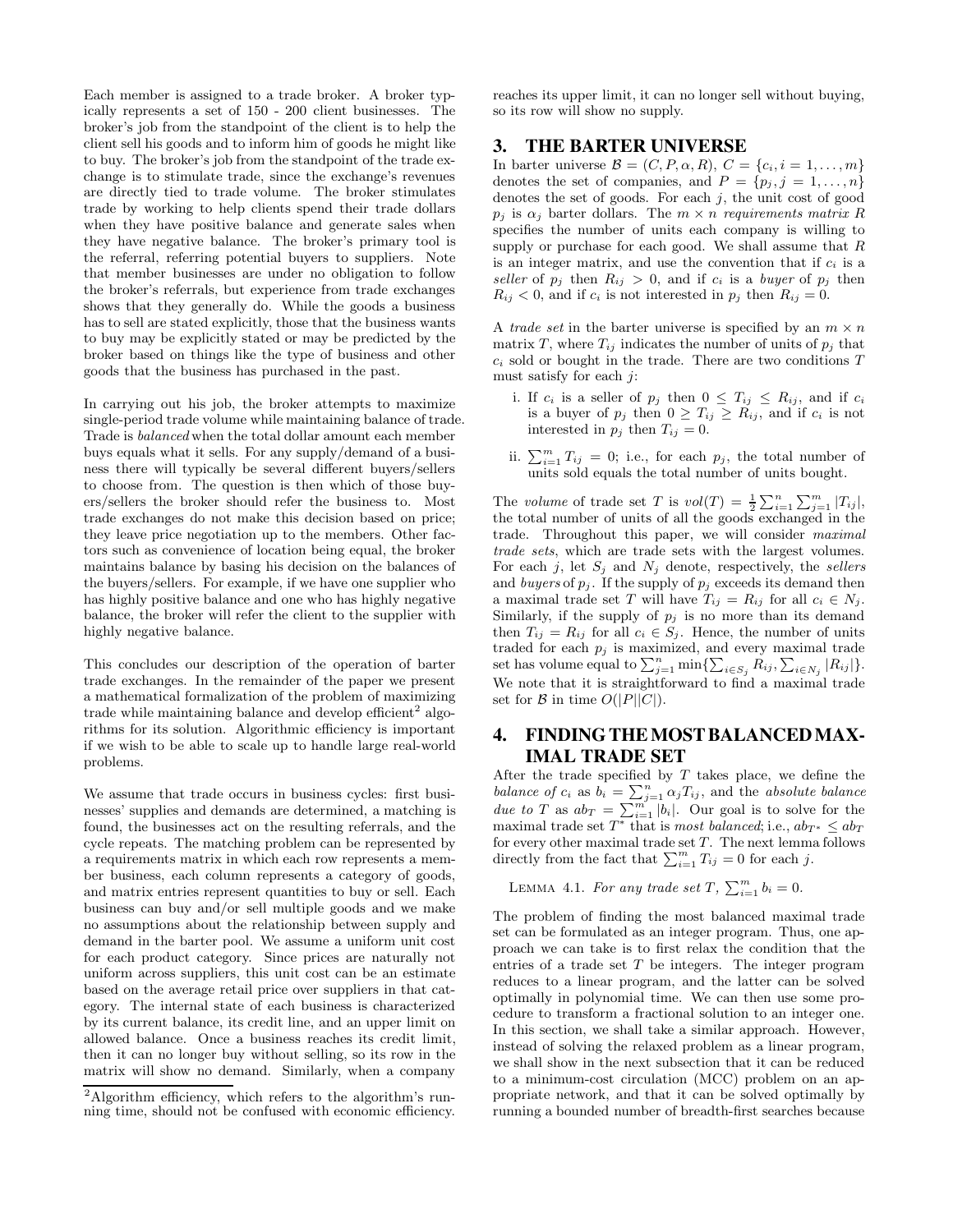of the network's simple structure. In the subsequent section, we will present a novel randomized rounding procedure that produces an integer maximal trade set  $T'$  from a fractional trade set  $T$  so that the expected balance of a company in  $T'$ is equal to its balance in  $T$ . By enforcing this constraint, we hope that  $ab_{T'}$  will be close to  $ab_T$ . In Section 6, our simulations indicate that the MCC solutions combined with the randomized rounding procedure are as competitive as the solutions obtained from a commercial mixed-integer programming (MIP) package. Furthermore, in all but one instance, our approach is significantly faster than the MIP package.

## **4.1 When maximal trade sets can be fractional**

We can solve for the most balanced fractional maximal trade by first constructing a network, and then finding the minimum cost circulation on the network. (We refer the readers to [1] for an excellent introduction to the field of network flows.) Let us start with the following example. Suppose there are four companies and two goods which costs \$2 and  $$3$  respectively. Below is a requirements matrix  $R$ :



**Figure 1: The network that corresponds to the barter universe in the example.**

The corresponding network is shown in Figure 1. We only indicated the edge costs when they are non-zero. There is a directed edge from  $c_i$  to  $p_j$  (or  $p_j$  to  $c_i$ ) if  $c_i$  is a seller (or buyer) of  $p_i$ . The lower and upper bound capacities of an edge between  $c_i$  and  $p_j$  indicate the minimum and maximum total cost of the units of  $p_i$  that  $c_i$  can sell or buy. The edges  $(s, c_i)$  and  $(c_i, t)$  will be used to indicate the value of  $b_i$  if  $b_i > 0$  and if  $b_i < 0$  respectively. The upper bound capacities on all edges between  $\{s, t\}$  and nodes in C are set to 160 because this is the largest balance any of the companies can have at the end of a trade set. Finally, the edge  $(t, s)$  has an upper bound capacity of  $160 \times 4 = 640$ because the total balance of all the companies can never exceed this value.

For an arbitrary B, we shall create the network as follows. Let  $G = (V, E)$  be a directed graph where

$$
V = C \cup P \cup \{s, t\},
$$
  
\n
$$
E = \{(p_j, c_i), \forall c_i \in N_j, \forall j\} \cup \{(c_i, p_j), \forall c_i \in S_j, \forall j\}
$$
  
\n
$$
\cup \{(s, c_i), \forall c_i \in C\} \cup \{(c_i, t), \forall c_i \in C\} \cup \{(t, s)\}.
$$

Let  $l : E \to \mathbf{R}$  and  $u : E \to \mathbf{R}$  denote the lower and upper bound capacities on the edges of  $G$ . For each  $j$ , if the supply of  $p_i$  exceeds its demand then let all edges  $e = (p_i, c_i)$ , where  $c_i \in N_j$  have  $l(e) = u(e) = \alpha_j |R_{ij}|$ , but let all edges  $e' = (c_{i'}, p_j)$  where  $c_{i'} \in S_j$  have  $l(e) = 0$  and  $u(e) = \alpha_j R_{ij}$ . The capacities are chosen because, in a fractional maximal trade set, all buyers of  $p_j$  will have to purchase all their demands for  $p_j$ , but the sellers of  $p_j$  need not sell all their supplies of  $p_i$ . When the supply for  $p_i$  is no more than its demand then we do the opposite. Let all edges  $e' = (c_{i'}, p_j)$ where  $c_{i'} \in S_j$  have  $l(e) = u(e) = \alpha_j R_{ij}$ , and let all edges  $e = (p_j, c_i)$ , where  $c_i \in N_j$  have  $l(e) = 0$  and  $u(e) = \alpha_j |R_{ij}|$ . Let the edges  $(s, c_i)$  and  $(c_i, t)$ , for all  $c_i$ , and  $(t, s)$  have lower and upper bound capacities of 0 and  $\infty$  (or a large number) respectively. Finally, let  $\gamma : E \to \mathbf{R}$  be the cost function for the edges of G. For each  $c_i$ , set  $\gamma(s, c_i) = \gamma(c_i, t) = \$1$ , and set all other edge costs to \$0. Denote this network as  $(G, l, u, \gamma).$ 

A *circulation*  $f : E \to \mathbf{R}$  on the network assigns a *flow value* to each edge. We say that the circulation  $f$  is  $feasible$  if (a) for each  $e \in E$ ,  $l(e) \leq f(e) \leq u(e)$ , and (b) for each  $v \in V$ , the flow into v equals the flow out of v. The cost of f is  $\sum_{e \in E} \gamma(e) f(e)$ . Let us now show that there is a correspondence between the fractional maximal trade sets for B and the feasible circulations for  $(G, l, u, \gamma)$ .

Fractional maximal trade sets to feasible circulations. Let T be a fractional maximal trade set for B. Construct the corresponding circulation f on  $(G, l, u, \gamma)$  as follows:

i. For each  $c_i$  and  $p_j$ , if  $c_i \in S_j$ , set  $f(c_i, p_j) = \alpha_j T_{ij}$ . If  $c_i \in N_j$ , set  $f(p_j, c_i) = \alpha_j |T_{ij}|$ .

ii. For each company  $c_i$ , if  $b_i \geq 0$ , let  $f(s, c_i) = b_i$ ; otherwise, let  $f(c_i, t) = |b_i|$ .

iii. Let  $f(t, s) = \sum_{b_i < 0} |b_i|$ .

iv. Let all other edges have a flow of 0.

LEMMA 4.2. The flow f has cost  $ab<sub>T</sub>$ , and is a a feasible circulation on  $(G, l, u, \gamma)$ .

Proof: Step (i) ensures the that net flow out of  $p_j$  is

$$
\sum_{i:T_{ij} < 0} \alpha_j |T_{ij}| - \sum_{i:T_{ij} > 0} \alpha_j T_{ij} = -\sum_{i=1}^m \alpha_j T_{ij} = 0
$$

because  $T$  is a valid trade set for  $\mathcal B$ . Hence, flow is conserved at each  $p_j$ . From the same step, the net flow out of each  $c_i$ is  $\sum_{j:T_{ij}>0} \alpha_j T_{ij} - \sum_{j:T_{ij}<0} \alpha_j |T_{ij}| = b_i$ . Step (ii) forces  $f(c_i, t) - f(s, c_i) = -b_i$  so flow is conserved at  $c_i$ , for each *i*. Since  $\sum_{i=1}^{n} f(s, c_i) = \sum_{b_i > 0} b_i = \sum_{i=1}^{n} f(c_i, t)$  because of step (ii) and Lemma 4.1, step (iii) ensures flow conservation at nodes  $s$  and  $t$ . Finally, it is easy to verify that the flows on all the edges satisfy the upper and lower bound constraints so the circulation we have constructed is feasible. Its cost is  $\sum_{i=1}^{m} f(s, c_i) + \sum_{i=1}^{m} f(c_i, t) = \sum_{i=1}^{m} |b_i| = ab_T.$ 

Feasible circulations to fractional maximal trade sets. Given a feasible integer circulation f on  $(G, l, u, \gamma)$ , for each  $c_i$  and  $p_j$ , if  $(c_i, p_j) \in E$ , set  $T_{ij} = f(c_i, p_j)/\alpha_j$ . If  $(p_j, c_i) \in E$ , set  $T_{ij} = -f(p_j, c_i)/\alpha_j$ . Otherwise, set  $T_{ij} = 0$ .

LEMMA 4.3. The resulting fractional trade set  $T$  is maximal for B.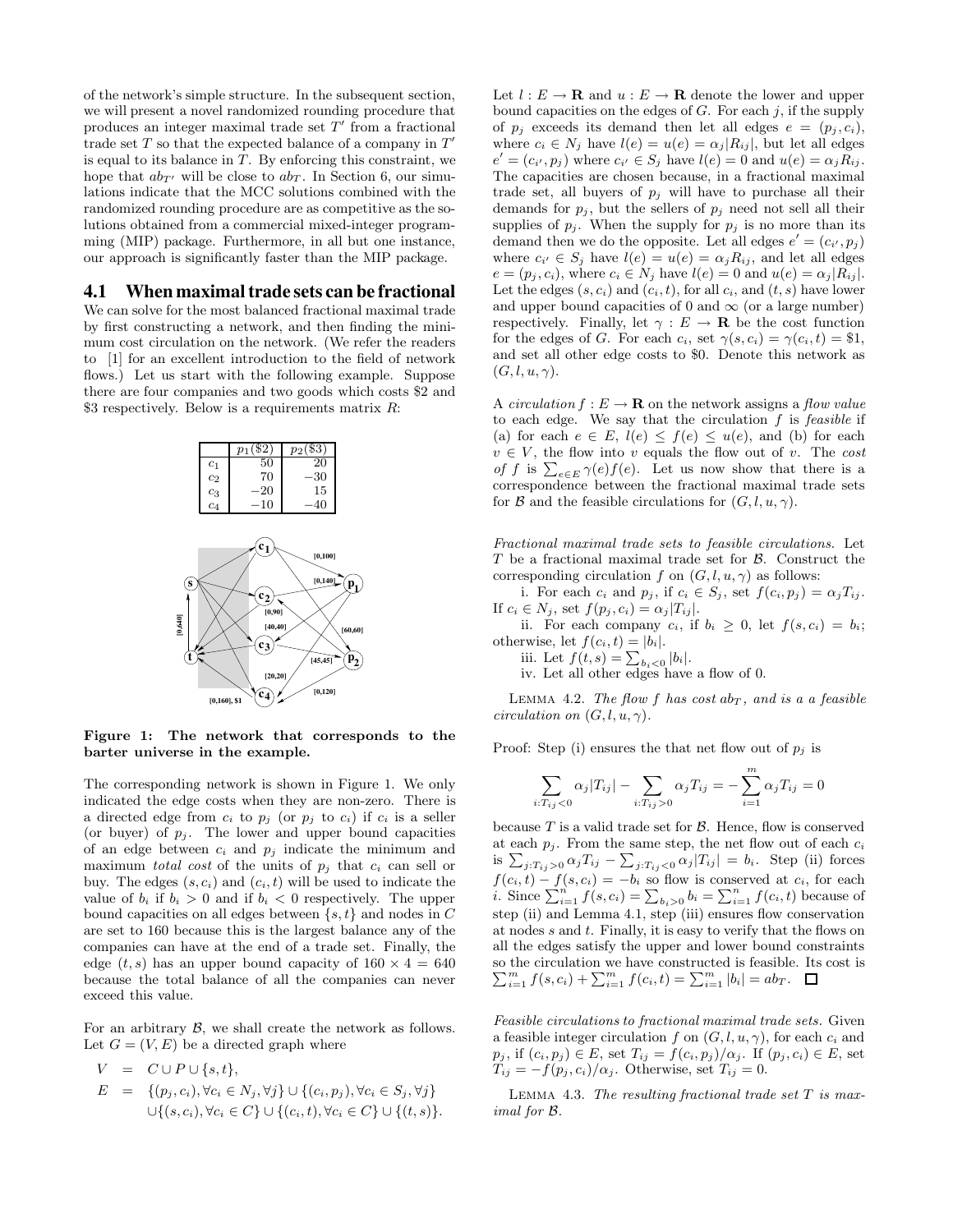Proof: Because of the way the lower and upper bound capacities are assigned on the edges of the network, and because  $f$  is a feasible circulation,  $T$  is a valid trade set. When the supply of  $p_i$  exceeds its demand, for each  $c_i \in N_j$ ,  $T_{ij} = R_{ij}$ because  $l(p_j, c_i) = u(p_j, c_i) = \alpha_j |R_{ij}|$ . Similarly, when the supply of  $p_i$  does not exceed its demand then, for each  $c_i \in S_j$ ,  $T_{ij} = R_{ij}$ . Thus, the volume of T is maximized so it is a fractional maximal trade set for  $\beta$ .  $\Box$ 

THEOREM 4.4. Let  $f^*$  be a minimum cost circulation for  $(G, l, u, \gamma)$ . The fractional maximal trade set  $T^*$  resulting from the transformation of  $f^*$  is a most balanced fractional maximal trade set for  $\beta$  whose cost is ab $T^*$ .

Proof: At each node  $c_i$ , we have

$$
\sum_{e'=(c_i,p_j)\in E} f^*(e') - \sum_{e=(p_j,c_i)\in E} f^*(e) = b_i,
$$

the balance of company  $c_i$  in  $T^*$ . Since  $f^*$  is a feasible circulation,  $f^*(c_i, t) - f^*(s, c_i) = -b_i$ . If  $b_i \geq 0$  then  $f^*(c_i, t) = 0$ and  $f^*(s, c_i) = b_i$ ; otherwise, we can decrease the flow on the three edges  $(c_i, t)$ ,  $(s, c_i)$  and  $(t, s)$  by  $f^*(c_i, t)$ , and the new circulation will have a cost less than that of  $f^*$ . Similarly, if  $b_i < 0$  then  $f^*(c_i, t) = -b_i$  and  $f(s, c_i) = 0$ . Consequently, the cost of  $f^*$  is  $\sum_{b_i>0} b_i + \sum_{b_i<0} |b_i| = ab_{T^*}.$ 

Let  $T$  be any fractional maximal trade and  $f$  be its corresponding circulation on  $(G, l, u, \gamma)$  as defined above. Since  $f^*$  is an MCC for  $(G, l, u, \gamma), \gamma(f^*) \leq \gamma(f)$  so  $ab_{T^*} \leq ab_T$ . Therefore,  $T^*$  is a most balanced fractional maximal trade set in  $(G, l, u, \gamma)$ .  $\Box$ 

Solving MCC in  $(G, l, u, \gamma)$  efficiently. Given a network  $(G, l, u, \gamma)$  and a feasible circulation f on the network, its residual network,  $R(G, f)$ , has the same vertex set as G. The edges also have costs (specified by  $\gamma_R$ ), and upper and lower bound capacities (specified by  $u_R$  and  $l_R$ ). An edge e of G is in the residual network if and only if  $f(e) < u(e)$ . Furthermore,  $u_R(e) = u(e) - f(e)$ ,  $l_R(e) = 0$ , and  $\gamma_R(e) = \gamma(e)$ . The reverse of  $e$ , which we shall denote as  $\bar{e}$ , is in the residual network if and only if  $l(e) < f(e)$ , and  $u_R(\bar{e}) = f(e) - l(e)$ ,  $l_R(\bar{e}) = 0$ , and  $\gamma_R(\bar{e}) = -\gamma(e)$ .

To solve for the MCC in  $(G, l, u, \gamma)$ , we make use of the minimum mean cycle-canceling algorithm. The algorithm starts with a feasible circulation  $f$ . At each iteration, it finds a minimum mean (directed) cycle<sup>3</sup> in the residual graph  $R(G, f)$ . If the cycle has negative cost, then the algorithm augments f using this cycle. (Step 2 of algorithm BAL-ANCE specifies this step precisely.) Otherwise,  $R(G, f)$ contains no negative-cost directed cycle, and the algorithm outputs  $f$ , which must be an MCC. Goldberg and Tarjan [9] showed that the number of augmentations is  $O(|V||E|)$ . We note that there are other algorithms for MCC whose theoretical guarantees are better than the minimum mean cyclecanceling algorithm (e.g., see reference in [1, 9]). We shall show, however, that this algorithm is very simple to implement for our network. Given a circulation f in  $(G, l, u, \gamma)$ , the negative-cost directed cycles in  $R(G, f)$  have a nice structure. As a result, the search for the minimum mean cycle in  $R(G, f)$  becomes straightforward.

LEMMA 4.5. All negative-cost directed cycles in  $R(G, f)$ cost −\$2 and consist of a sequence of nodes of the form  $t, c_{i_1}, p_{j_1}, c_{i_2}, p_{j_2}, \ldots, p_{j_k}, c_{i_{k+1}}, s, t.$  (Proof: See [10].)

We are now ready to present our algorithm.

 $BALANCE(R)$ 

- 1. Find an initial maximal trade set T. Construct the network  $(G, l, u, \gamma)$  and the corresponding circulation f of  $T$ .
- 2. Construct the residual graph  $R(G, f)$ . Determine if  $R(G, f)$  contains a negative-cost cycle as follows. In  $R(G, f)$ , remove  $(t, s)$  and all the edges with a cost of \$1, and find the shortest path from  $t$  to  $s$  using breadth first search.

If no such path exists, go to Step 3. Else, append the edge  $(s, t)$  to the path to form a negative-cost cycle Y. Augment f using Y. (That is, let  $\epsilon \leftarrow \min\{u(e)$  $f(e)$ , for all forward edges e on Y }  $\cup$  { $f(e) - l(e)$  for all backward edges  $e$  on  $Y$ }. For all edges  $e$  in  $Y$ , if  $e$ is a forward edge,  $f(e) \leftarrow f(e) + \epsilon$ ; if e is a backward edge,  $f(e) \leftarrow f(e) - \epsilon$ .) Repeat Step 2.

3. Construct the trade set  $T$  equivalent to the circulation  $f.$  Return $(T).$ 

THEOREM 4.6. BALANCE outputs a most balanced fractional maximal trade set in  $O((|V| + |E|)|V||E|)$  time where  $|V| = O(|P| + |C|)$  and  $|E| = O(\sum_{j=1}^{n}(|S_j| + |N_j|)).$ 

Proof: If we can show that Step 2 of BALANCE correctly finds the minimum mean cycle in  $R(G, f)$  then BALANCE is essentially an implementation of the minimum mean cyclecanceling algorithm for  $(G, l, u, \gamma)$ . Since it outputs the fractional maximal trade set that corresponds to the MCC in  $(G, l, u, \gamma)$ , according to Theorem 4.4, the trade set must be most balanced.

Consider  $R'(G, f)$ , constructed by deleting edge  $(t, s)$  and all edges with cost \$1 in  $R(G, f)$ . From Lemma 4.5,  $R(G, f)$ contains a negative-cost directed cycle if and only if  $R'(G, f)$ has a directed path from t to s. Step 2 finds the shortest  $t-s$ path in  $R'(G, f)$  so the negative-cost directed cycle Y has the fewest number of edges. Since all negative-cost directed cycles in  $R(G, f)$  have the same cost, Y is a minimum mean cycle in  $R(G, f)$ .

Doing a breadth-first search in  $R(G, f)$  takes  $O(|V| + |E|)$ time. Augmenting the flow on Y takes  $O(|E|)$  time. According to Goldberg and Tarjan, the number of augmentations of BALANCE is  $O(|V||E|)$  so step 2 takes  $O(|V|+|E|)|V||E|)$ time where  $|V| = O(|P| + |C|)$  and  $|E| = O(\sum_{j=1}^{n}(|S_j| +$  $|N_j|$ ). Steps 1 and 3 take  $O(|P||C|) = O(|V|^2)$  time. Therefore, the overall running time of BALANCE is  $O(|V| +$  $|E|$ ||V||E|) time.  $\Box$ 

An extended example of the algorithm is contained in [10]. We note that, in practice,  $|E|$  is likely going to be small compared to  $|P| \times |C|$ . BizXchange, for example, currently has

<sup>3</sup> Σ If Y is a directed cycle, then its mean cost is  $e \in Y$  cost $(e)/|Y|$ . The minimum mean (directed) cycle is the cycle with the smallest mean cost.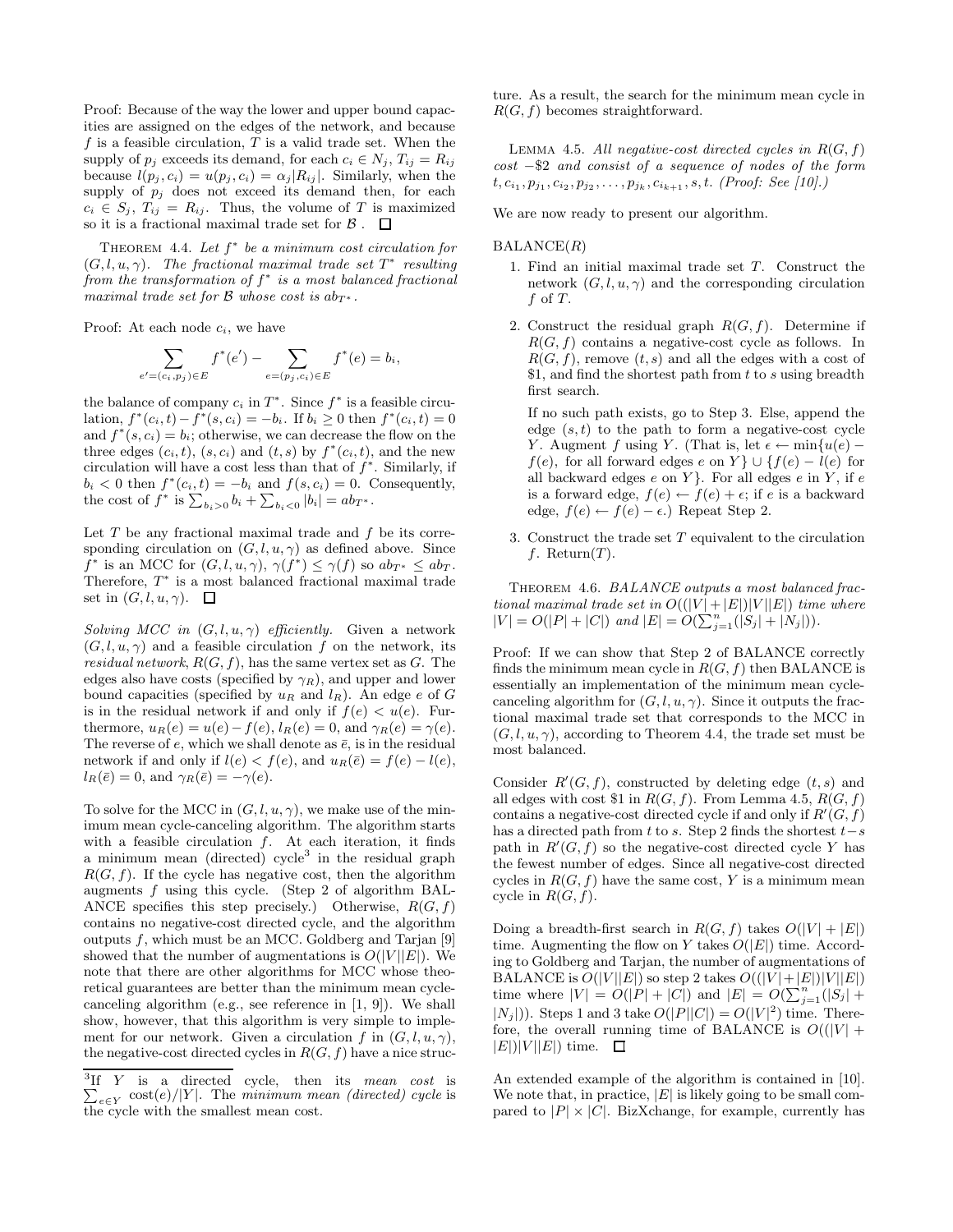600 member companies and 125 product categories. Companies typically only sell between one to three goods and buy between five to 25 goods. Furthermore, as the trade exchange grows, the number of companies grows but the number of goods remains relatively constant.

#### **4.2 When maximal trade sets must be integral**

Since the flows on the edges between the company and good nodes need not be multiples of the goods' costs, the trade set  $T^*$  in Theorem 4.4 may contain non-integer values except when all the goods have  $\alpha_j = 1$ . But the maximal trade set that minimizes  $ab_T$  when  $\alpha_j = 1$  for all j also minimizes  $ab_T$ when  $\alpha_i = \alpha$ ,  $\alpha$  a constant, so the statement below is true.

THEOREM 4.7. Assuming all the goods in  $\beta$  have the same cost  $\alpha$ , a most balanced (integer) maximal trade set can be found in  $O((|V| + |E|)|V||E|)$  time where  $|V| = O(|P| + |C|)$ and  $|E| = O(\sum_{j=1}^n (|S_j| + |N_j|)).$ 

Rounding Fractional Maximal Trade Sets. Given a fractional maximal trade set  $T$ , we wish to transform it into an integer maximal trade set  $T'$  so that  $ab_{T'}$  is approximately equal to  $ab_T$ . In this section, we shall try to achieve this goal by employing a randomized rounding procedure that sets each  $T'_{ij}$  equal to  $[T_{ij}]$  or  $[T_{ij}]$  so that (i) for each  $j$ ,  $\sum_{i=1}^{m} T'_{ij} = 0$ , and (ii) for each i,  $E[b'_i] = E[\sum_{j=1}^n \alpha_j T'_{ij}] = b_i$ . In the process of rounding  $T$ , condition (i) guarantees that the number of units of  $p_i$  sold remains equal to the number of units of  $p_i$ bought, while condition (ii) states that the expected balance of each company in  $T'$  is equal to its balance in  $T$ . It is, of course, possible for  $|b'_i|$  to differ significantly from  $|b_i|$  so that  $ab_{T'} = \sum_{i=1}^{m} |b'_i|$  is much larger than  $\sum_{i=1}^{m} |b_i| = ab_T$ . We hope, however, that if we generate several integer maximal trade sets, one of them will have an absolute balance close to  $ab_T$ . First, we make the following observation:

LEMMA 4.8. Let  $T$  be a fractional maximal trade set for the barter universe  $\mathcal{B} = (C, P, \alpha, R)$ . Suppose T' is an integer matrix obtained by setting each  $T_{ij}'$  equal to  $\lceil T_{ij} \rceil$  or  $[T_{ij}]$  so that  $\sum_{i=1}^{m} T'_{ij} = \sum_{i=1}^{m} T_{ij} = 0$  for each j. Then  $T'$  is an integer maximal trade set for  $\mathcal B$  and  $ab_{T'}\leq ab_{T}+1$  $m\sum_{j=1}^{n} \alpha_j$ . (Proof: See [10].)

Without loss of generality, assume that, in the jth column of the fractional maximal trade set  $T$ , exactly  $k$  entries are not integers. The fractional entries have to be all positive if the supply of  $p_j$  exceeds its demand, and all negative otherwise. For  $i = 1, \ldots, m$ , let  $x_i = T_{ij} - \lfloor T_{ij} \rfloor$  if  $T_{ij} \geq 0$ , and  $\lfloor T_{ij} \rfloor$  - $T_{ij}$  if  $T_{ij} < 0$ , so that  $0 \le x_i \le 1$ . Since  $\sum_{i=1}^{m} T_{ij} = 0$ , the fractional parts of the  $T_{ij}$ 's must also sum up to an integer; i.e.,  $\sum_{i=1}^{m} x_i = z$  for some positive integer  $z < k$ . Setting  $T'_{ij} = \begin{bmatrix} \overline{T}_{ij} \end{bmatrix}$  or  $\lfloor T_{ij} \rfloor$  so that  $\sum_{i=1}^{m} T'_{ij} = 0$  is equivalent to setting  $x'_i = \lceil x_i \rceil$  or  $\lfloor x_i \rfloor$  so that  $\sum_{i=1}^{m} x'_i = z$ . The latter can be done by choosing exactly z out of the k fractional  $x_i$ 's, and rounding them all to 1, and rounding the remaining  $k - z$  x<sub>i</sub>'s to 0. Thus, creating an integer maximal trade set  $T'$  with the properties described in the previous lemma can be done in  $O(|P||C|)$  time. We would like to choose a rounding of the  $x_i$ 's, however, in a randomized manner so that  $Prob(x'_{i} = 1) = x_{i}$  for each *i*. To do so, we make use of the following lemma which is very likely known.

LEMMA 4.9. Let m and z be positive integers with  $z \leq m$ . Let  $V(m, z)$  be the set of all vectors in  $\mathbb{R}^m$  that have z components equal to 1 and  $m - z$  components equal to 0. (Note

that  $V(m, z)$  contains  $\binom{m}{z}$  vectors.) Let  $\vec{x} = (x_1, \ldots, x_m) \in$  $[0,1]^m$  so that  $\sum_{i=1}^m x_i = z$ . Then  $\vec{x}$  can be expressed as a convex combination of the elements in  $\mathcal{V}(m, z)$ . That is,  $\vec{x} = \sum_{\vec{v}_r \in \mathcal{V}(m,z)} \lambda_r \vec{v}_r$  so that  $0 \leq \lambda_r \leq 1$  for each r, and  $\sum_{r} \lambda_r = 1.$  (Proof: See [10].)

In the constructive proof of Lemma 4.9 given by Volkmer [18], the convex combination of  $\vec{x}$  contains at most k vectors from  $V(m, z)$ , where k is the number of fractional entries in  $\vec{x}$ . The construction takes  $O(km)$  time. We note that  $V(m, z)$  contains all the possible roundings of  $(x_1, \ldots, x_m)$ . Let us use the coefficients in the convex combination of  $\vec{x}$ as probabilities over the vectors in  $\mathcal{V}(m, z)$ . That is, for each  $\vec{v}_r \in \mathcal{V}(m, z)$ , define  $Prob(\vec{v}_r) = \lambda_r$ . Choose one vector  $\vec{u} = (u_1, u_2, \dots, u_m)$  in  $\mathcal{V}(m, z)$  at random using this probability distribution. For each i,  $Prob(u_i = 1)$  $\sum_{v_{r,i}=1}$  *Prob* $(\vec{v}_r) = \sum_{r:v_{r,i}=1} \lambda_r = x_i$ , where the last equality is true because  $x_i = \sum_{r:v_{r,i}=1} \lambda_r v_{r,i}$ . We are now ready to present our randomized rounding procedure.

#### $\text{RANDOM\_ROUND}(T)$

For  $j = 1$  to n, do:

- 1. For  $i = 1$  to m, if  $T_{ij} \geq 0$ , set  $x_i = T_{ij} [T_{ij}]$ . Else, set  $x_i = [T_{ij}] - T_{ij}$ . Set  $z = \sum_{i=1}^{m} x_i$ .
- 2. Express  $\vec{x} = (x_1, \ldots, x_m)$  as a convex combination of the vectors in  $V(m, z)$  using CONVEX COMB<sup>4</sup>. For each  $\vec{v}_r \in \mathcal{V}(m, z)$ , set  $Prob(\vec{v}_r)$  equal to the coefficient of  $\vec{v}_r$  in the convex combination of  $\vec{x}$ .
- 3. Pick one vector  $\vec{u}$  randomly from  $\mathcal{V}(m, z)$  using the probability distribution in step 2. For  $i = 1$  to m, if  $T_{ij} \ge 0$ , set  $T'_{ij} = [T_{ij}] + u_i$ . Else, set  $T'_{ij} = [T_{ij}] - u_i$ .

 $Return(T')$ .

THEOREM 4.10.  $RANDOM_ROUND(T)$  outputs an inte- $\emph{ger maximal trade set $T'$ such that for each $i$ and $j$}, \emph{E}[T'_{ij}] =$  $T_{ij}$ . Thus, for each i,  $E[b'_i] = b_i$  and  $ab_{T'} \leq ab_T + m \sum_{j=1}^n \alpha_j$ . The procedure runs in  $O(K|C|+|P||C|)$  time where K is the number of fractional entries in T. (Proof: See [10].)

### **5. MATCHING BUYERS AND SELLERS**

Once a desirable maximal trade set  $T$  has been found, buyers and sellers for each good have to be matched, and the number of units traded between them specified. This step generates the actual referrals. We make use of a greedy heuristic that attempts to minimize the average number of sellers matched to a buyer per good by always matching the company with the largest supply with the company with the largest demand. Minimizing the number of sellers is important since most businesses would rather not deal with too many suppliers to fulfill a particular need.

GREEDY MATCHING (T)

For  $j = 1$  to n, do:

- 1. Initialize  $S_j \leftarrow \{c_i : T_{ij} > 0\}, N_j \leftarrow \{c_i : T_{ij} < 0\},$ and  $M_i \leftarrow \emptyset$ .
- 2. While  $(N_i \neq \emptyset)$ , do

Find a and b so that  $T_{aj} = \max\{T_{ij}, c_i \in S_j\}$  and  $T_{bj} = \min\{T_{ij}, c_i \in N_j\}.$  Let  $\epsilon \leftarrow \min\{T_{aj}, |T_{bj}|\}.$ Add  $\{(a, b, \epsilon)\}\)$  to  $M_j$ .

 ${}^{4}{\rm The}$  pseudocode for CONVEX COMB can be found in [10].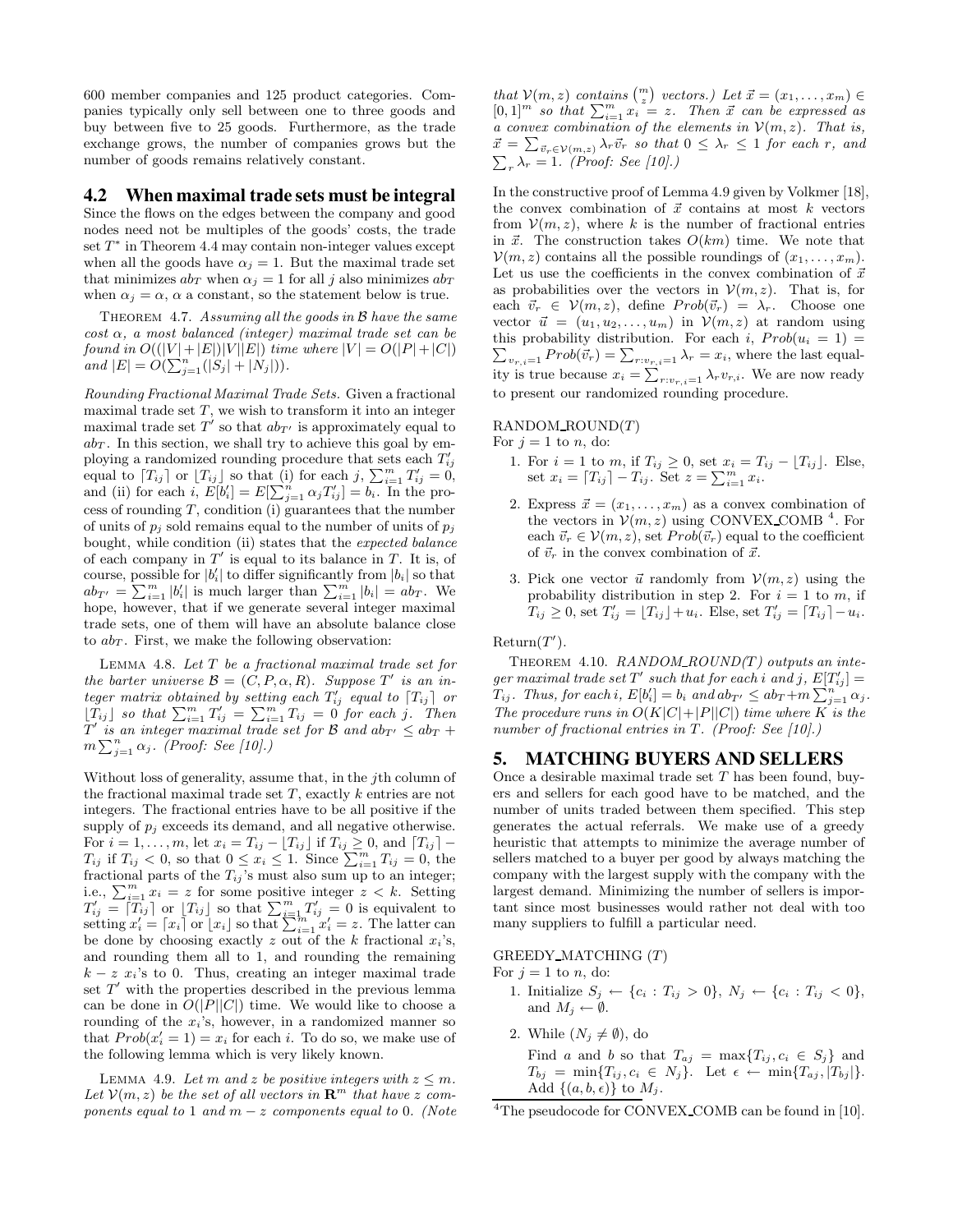If  $T_{aj} - \epsilon = 0$ , set  $S_j \leftarrow S_j - \{c_a\}$ . Else, set  $T_{aj}$  ←  $T_{aj} - \epsilon$ . If  $|T_{bj}| - \epsilon = 0$ , set  $N_j \leftarrow N_j - \{c_b\}$  Else, set  $T_{bj} \leftarrow T_{bj} + \epsilon.$ 

3. Return $(M_i)$ .

It is straightforward to verify the following lemma:

LEMMA 5.1. GREEDY\_MATCHING outputs a valid matching for each good  $p_j$ . It runs in  $O(\sum_{j=1}^n (|S_j|+|N_j|)^2)$  time.

## **6. EMPIRICAL EVALUATION**

We performed three different sets of experiments in order to evaluate the effectiveness and efficiency of our algorithms. The experiments included (i) evaluation of running time and solution quality on a variety of requirements matrices, (ii) comparison of trade volumes using our algorithm with those from an operating trade exchange, and (iii) evaluation of the effectiveness of our algorithm in increasing trade volume by using a simulator, where we were able to vary parameters of the barter pool.

First, we evauated the quality of solutions and running time from the combination of our BALANCE and RANDOM ROUND algorithms. We will refer to the combination of the two algorithms as B+RR. We compared the results from B+RR to those from a commercial mixed integer programming (MIP) package on 100 randomly generated matrices. We varied two parameters: product price range and current balance range, taking uniformly distributed random values over the ranges and producing ten matrices for each combination of parameter settings. Since a barter pool represents a closed economy, the sum of the starting balances was always zero. Each matrix represented 100 companies and 50 products. This problem size was chosen because its specification was the largest file size that the MIP package would accept. Supply and demand were randomly generated in such a way that their distributions mirrored those in the BizXchange barter pool. The RANDOM ROUND algorithm was run 10 times for each matrix and the best value was selected. Increasing the number of runs to 50 made little difference in the results. Results are shown in Table 1. For each matrix, the degree of sub-optimality of the B+RR solution was computed as the difference between the value produced by B+RR and the value produced by the MIP package, and expressed as a percentage of the range of possible values of absolute balance for that matrix. It is necessary to express the degree of sub-optimality relative to the range of possible values since a small absolute difference in solutions is more signinicant if the range of solutions is small than if it is large. Since we have no algorithm for exactly solving the integer problem, we had to use our best estimate of the range of possible values of the absolute balance. For the minimum value, we took the lesser of the MIP and B+RR solutions. For the maximum value, we used the MIP package, setting the objective to maximize absolute balance. Note that this approach may underestimate the width of the range but will not overestimate it since all solutions are valid but not guaranteed to be optimal. Thus we are never overestimating the quality of the B+RR solution. Negative values for degree of sub-optimality indicate that B+RR produced a better solution than MIP. The solution from B+RR is always within 0.7% of the MIP solution, with little variance. Running times for B+RR and for the MIP package, as well as their standard deviations are shown in the last four columns of the table. Running times for B+RR are the sum of the running times for BALANCE and ten runs of RAN-DOM ROUND. In every case but one, B+RR has significantly better running time and smaller variance in running time than MIP. To illustrate how well our algorithm scales up, we ran it on ten matrices with 1000 companies and 200 products, with product price range \$10 to \$100 and current balance -\$4,000 to \$10,000. On these large problems, BAL-ANCE took on average 68.05 sec and RANDOM ROUND took 0.55 sec, for a total running time of only 68.6 sec.

For our second and third sets of experiments, we obtained 66 weeks of transaction history data from BizXchange. The data specified the buyer, seller, date, amount, and product category for each transaction. Each member business supplied only one product category. The data included each company's credit line, which ranged from \$500 to \$20,000, and the company's upper bound on balance, which ranged from \$10,000 to \$50,000. The number of companies started at only 4 in week one and steadily grew to 264 by week 66. The total number of transactions was 1,887. The average number of suppliers per product category in which there was at least one buyer was 4.8 and the average number of buyers per category was 1.9.

The purpose of the second set of experiments was to compare trade volume following the buyer/seller matching produced by our optimizer with that in the BixXchange barter pool. Since we did not know the exact demand in a given week, we took the actual purchases companies made in a given week as representing their demand. This provided each company's demand in the weekly requirements matrix. The supply for each company in its product category was determined by the difference between the company's current balance and it's upper bound. We then used the optimizer to match buyers and sellers in each week and assumed that the companies made purchases following the determined optimal matching. We did the same thing without optimization, simply randomly choosing any maximal trade set, not necessarily the most balanced one. Comparison of the trade volumes in the optimized and non-optimized simulations with actual trade volumes are shown in Table 2. Comparison over the entire 66 weeks shows the optimized simulation closer to the actual trade volume than the non-optimized by 6%. Analysis of the trace of weekly trade volumes shows that the trade volumes are identical or very close for all three through week 48. (By week 48, the number of companies in the barter pool has grown to 239.) So we also compared the trade volumes over only weeks 48 - 66, shown in the second row. Here we see a greater difference (16%) between optimized and nonoptimized trade volumes. Presumably if we had yet more data, this trend would continue. As the table shows, there is a notable difference between the actual trade volume and the trade volume of the optimized simulation. This is likely due to the fact that the trade brokers are considering more factors than balance when matching buyers and sellers, e.g. the rate at which companies tend to spend their trade dollars. It should be noted that in this simulation experiment it is not possible for the simulated trade volume to exceed the actual trade volume due to the way that demand is generated.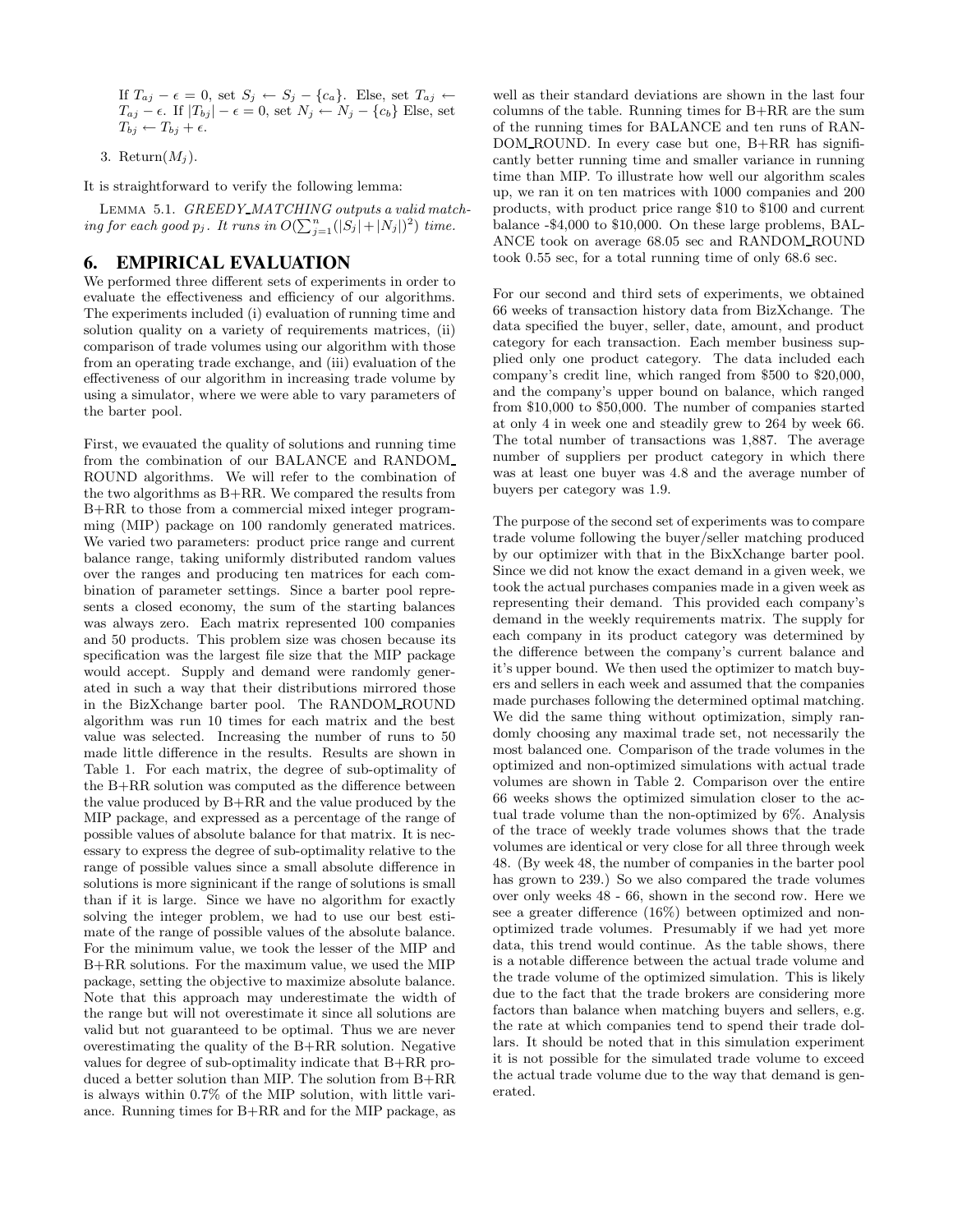| Description |                   | Ave.        | Std.             | MIP       | $B+RR$   | Std.      | Std.      |
|-------------|-------------------|-------------|------------------|-----------|----------|-----------|-----------|
|             |                   | Degree      | deviation of     | Ave.      | Ave.     | deviation | deviation |
| Price       | Current           | of sub-opt. | deg. of sub-opt. | Runtime   | Runtime  | of MIP    | of        |
| Range       | Balance           | of $B+RR$   | of $B+RR$        | (msec)    | (msec)   | Runtime   | $B+RR$    |
| (\$)        | (\$)              | '%)         | $(\%)$           |           |          |           | Runtime   |
| [10, 10]    |                   | 0.00        | 0.00             | 400.00    | 1.600.00 | 0.52      | 0.84      |
| [10, 10]    | $[-4000, 10,000]$ | 0.01        | 0.01             | 45,250.00 | 1.750.00 | 120.00    | 0.50      |
| [10, 100]   |                   | 0.14        | 0.10             | 41.100.00 | 1.500.00 | 54.59     | 0.53      |
| [10, 100]   | $[-4000, 10,000]$ | 0.07        | 0.09             | 29,600.00 | 1,100.00 | 39.32     | 0.32      |
| [10, 200]   |                   | 0.21        | 0.26             | 12,700.00 | 900.00   | 4.24      | 0.32      |
| [10, 200]   | $[-4000, 10,000]$ | 0.21        | 1.15             | 7.400.00  | 400.00   | 7.34      | 0.70      |
| [10, 500]   |                   | 0.41        | 0.58             | 11.400.00 | 500.00   | 8.68      | 0.53      |
| [10, 500]   | $[-4000, 10,000]$ | 0.39        | 0.59             | 5.600.00  | 600.00   | 5.82      | 0.52      |
| [10, 1000]  |                   | $-0.21$     | 1.73             | 12,500.00 | 600.00   | 24.74     | 0.52      |
| [10, 1000]  | $[-4000, 10,000]$ | 0.63        | 0.02             | 1,000.00  | 500.00   | 1.25      | 0.53      |

**Table 1: Comparison of BALANCE+RANDOM ROUND versus mixed integer programming.**

|           | Actual       | Optimized   | Non-Optimized | Increase:                  |
|-----------|--------------|-------------|---------------|----------------------------|
| Weeks     | Trade Volume | Simulation  | Simulation    | Optimized vs Non-Optimized |
| - 66      | \$3,007,051  | \$2,573,403 | \$2,393,576   | $7\%$                      |
| $48 - 66$ | \$1.151.853  | \$878,800   | \$740.883     | 16%                        |

**Table 2: Comparison of optimized and non-optimized simulations with actual trade volumes.**

The third set of experiments was carried out in order to examine the effect of balance optimization with more active trading and over a longer period of time than in the transaction history data and also to see how changing the financial operating ranges of the businesses effects the outcome of optimization. Using the 66 weeks of transaction data, we built a barter pool trade simulator<sup>5</sup> by learning Bayesian network models to predict company product demands. We tested a number of different models and found a naive Bayes model to give the best results, with an average ROC predictive value over all companies of 0.82. The simulator used the Bayesian networks to generate the demand for each company in each week. Again each company sold only one product category, with supply determined by the difference between the current balance and the upper bound. We ran a number of simulations to compare the absolute balance and the trade volume with and without balance optimization. In the simulations without balance optimization, maximal trade sets were determined as in the previous experiment. Each simulation used the same set of 130 companies and 26 product categories, with 3 - 7 suppliers per product category. Company balances all started at zero trade dollars. Simulations were run for 100 trade cycles, each cycle being one week. To observe the effectiveness of the optimization for various financial operating ranges, we varied the credit limits and upper limits. The credit limit ranged from that given in the data (CL) to four times that value (4CL). The upper bound ranged from twice the credit limit (2CL) to eight times the credit limit (8CL). Companies were not allowed to exceed their credit limit or upper limit. As the results of the simulations displayed in Table 3 show, using the optimizer results in a reduction in the average absolute balance over companies and in an increase in trade volume. The smallest increase in trade volume is for the [CL, 2CL] case, with the difference increasing as the credit limit is held constant and the upper bound increases to 8CL. The last two rows in the table show the results for the case of the credit limit and the upper bound equal to the values in the BizXchange barter pool, i.e. a credit limit of CL and

|                | Average            | Decrease     | Average  | Increase     |
|----------------|--------------------|--------------|----------|--------------|
|                | $ab_{\mathcal{T}}$ | in $ab_T$    | Trade    | in Trade     |
|                | per week           | $O$ vs $NoO$ | Volume   | Volume       |
| Description    | $(\$\)$            | $(\%)$       | per week | per week     |
|                |                    |              | $(\$\)$  | $O$ vs $NoO$ |
|                |                    |              |          | $(\% )$      |
| CL, 2CL] NoO   | 1,455,448          |              | 79,752   |              |
| [CL, 2CL] O    | 1,030,860          | 29           | 93,870   | 18           |
| CL, 4CL NoO    | 1,742,210          |              | 78,258   |              |
| CL, 4CL] O     | 1,432,848          | 18           | 95,965   | 23           |
| CL, 8CL] NoO   | 1,903,018          |              | 68,731   |              |
| CL, 8CL] O     | 1,481,754          | 22           | 95,696   | 39           |
| [2CL, 4CL] NoO | 3,193,685          |              | 106,184  |              |
| [2CL, 4CL] O   | 2,451,769          | 23           | 122,444  | 15           |
| 4CL, 4CL] NoO  | 5,649,643          |              | 145,350  |              |
| [4CL, 4CL] O   | 4,634,927          | 18           | 176,389  | 21           |
| BizXchange NoO | 1,874,709          |              | 69,121   |              |
| BizXchange O   | 1,421,266          | 24           | 97,037   | 40           |

**Table 3: Results of simulation runs with (O) and without (NoO) balance optimization.**

high upper bounds. This results in the largest difference between the trade volumes of optimized and non-optimized simulations: 40%. These results are not surprising since tight credit limits and high upper bounds make it easy for the companies to hit their credit limits, making maintaining balance important. Although our simulation is far from incorporating all the complexities of trade dynamics, it does strongly suggest that maintaining balance of trade helps to increase trade volume over the long run.

## **7. RELATED WORK**

Segev and Beam [16] point out that while there exists a large body of literature on auction theory, there is no equivalent theory for brokered marketplaces. They examine the effect of search costs on brokerage costs where negotiation is only on price. Their model assumes a single commodity where each seller has one unit and each buyer desires one unit and supply equals demand. They assume a single broker who receives bids from buyers and asks from sellers, each consisting of a single price point. The broker matches buyers and sellers by finding a seller whose asking price is below the bid of a buyer. Through simulation, they examine combinations of search and brokerage cost that make use of the broker a more attractive option than direct searching.

<sup>5</sup>Details of the simulator are described in a related paper [11].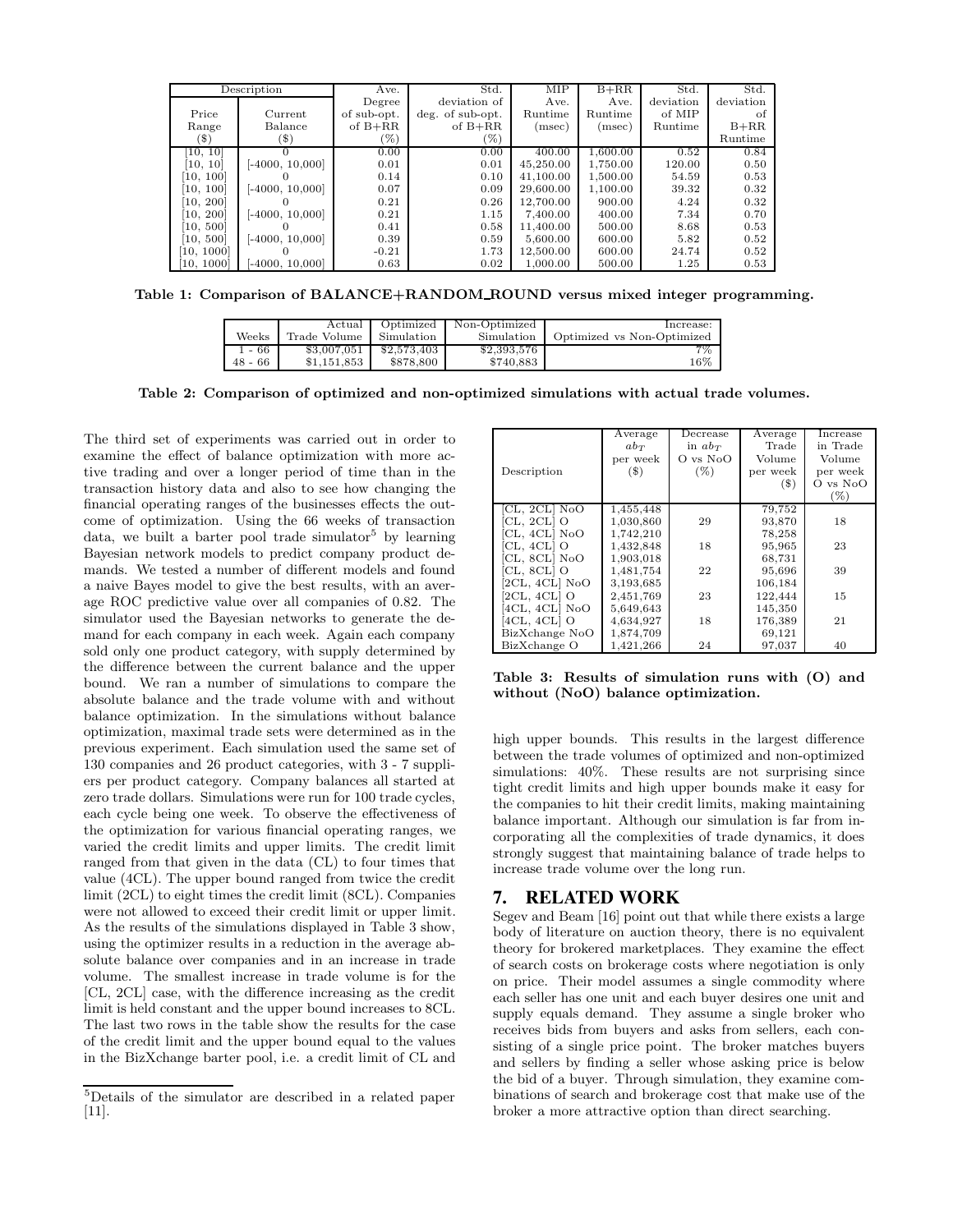Tewari and Maes [17] describe the MARI project, which aims at developing an agent-mediated e-marketplace infrastructure for matching buyers and sellers. Each buyer and each seller is represented by an agent, which represents that buyer or seller's preferences via a multi-attribute utility function. The approach is illustrated with a market for translation services, where each buyer is looking for a certain number of words to be translated and each seller has a certain translation capacity to sell. They present an algorithm for matching buyers and sellers so that the aggregate surplus of all transaction parties is maximized. The amount a buyer is willing to pay for a given translation service is determined by his utility function. The algorithm works by representing the problem as a bipartite graph in which each buyer and each seller is represented by a node and there is a link between potential buyer-seller pairs, based on compatibility between hard buyer constraints and seller characteristics. Each link is assigned a reward equal to the bid-ask spread between the buyer and seller at the ends of the link. The objective is to satisfy all the buyers' needs by matching with sellers such that the sum of the rewards is maximized. They solve the weighted bipartite graph matching problem by transforming it to a linear program. Tewari and Maes are working with a single good characterized by multiple attributes and are performing matching to optimize aggregate surplus, while we are working with multiple goods and are matching based on more complex optimization criteria, resulting in more complex minimum cost flow problems. The work of Tewari and Maes focuses less on the combinatorial optimization aspects and more on providing a general framework for agent mediated buying and selling of non-tangible goods and services.

Our balance problem is closely related to the combinatorial auction problem (CAP), in which buyers may bid on combinations of goods, and the value of a good to a buyer may be a function of the other goods that he wins. In the typical formulation of the CAP, the auction house is faced with a set of price offers for various bundles of goods and its objective is to allocate the goods so as to maximize its own revenue. While early work on the CAP dealt only with single-unit CAPs, more recent work has dealt with multi-unit CAPs, in which there are multiple units of some goods available [13, 12].

THEOREM 7.1. The balance problem can be reduced to a sealed-bid multi-unit CAP in time linear in the size of the requirements matrix.

Proof: For the formal framework, we generalize the singleunit model of Nisan [14] to cover multi-unit CAPs. We assume a sealed-bid auction in which each bidder has his own private valuation function  $v_i$ , which specifies his valuation for each possible set of items he may receive.

We have  $m$  bidders who wish to bid on a set of  $n$  goods. Let  $q(i)$  be the number of available units of good j. An allocation is an  $m \times n$  matrix G where  $G_{ij}$  is the number of units of good j allocated to buyer i such that  $\sum_i G_{ij} \leq q(j)$ . A full allocation [12] is an allocation in which  $\sum_i G_{ij} = q(j)$ . Each bidder i has a valuation function  $v_i$  associated with it, where  $v_i(a_1, a_2, \ldots, a_n)$  denotes the value of the bundle of goods in which  $a_j$  units of good j are allocated to bidder i. The allocation problem is then to find a full allocation  $G$ 

so that  $\sum_{i=1}^{m} v_i(G_{i1}, G_{i2},...,G_{in})$  is maximized. We shall consider the constrained allocation problem, which has the same objective, except that some of the entries in G have upper and lower bounds.

We now show how to represent the balance problem in the form of the above multi-unit CAP. Consider an  $m \times n$  requirements matrix R. For each good  $p_j$ , set  $q(j)=2 \times$  $\min(\sum_{i:c_i\in N_j}|R_{ij}|,\sum_{i:c_i\in S_j}R_{ij}).$  If the supply of  $p_j$  exceeds its demand, then twice the total demand is auctioned (half of which will be assigned to all the buyers of  $p_j$  and the other half to all the sellers of  $p_j$  and vice versa. Recall that  $\alpha_j$  is the cost of good  $p_j$  in our barter universe  $\beta$ . For each i and j, define the function  $f_{ij}(a)$  as  $-\alpha_j a$  if  $c_i \in N_j$ , and  $\alpha_j a$  if  $c_i \in S_j$ , and 0 otherwise. For each i, we specify the valuation function as:

$$
v_i(a_1,a_2,\ldots,a_n)=-\left|\sum_{j=1}^n f_{ij}(a_j)\right|.
$$

(This is an asymmetric valuation function in the terminology of Nisan.) Our goal is to find the full allocation  $G$  that maximizes  $\sum_{i=1}^{m} v_i(\overline{G}_{i1}, G_{i2}, \ldots, G_{in})$  subject to the condition that for each j, (i) if supply of  $p_j$  exceeds its demand then  $G_{ij} = |R_{ij}|$  for each  $c_i \in N_j$  and  $0 \leq G_{ij} \leq R_{ij}$  for each  $c_i \notin N_j$ ; (ii) if the supply of  $p_j$  is no more than its demand then  $0 \le G_{ij} \le |R_{ij}|$  for each  $c_i \notin S_j$  and  $G_{ij} = R_{ij}$ for each  $c_i \in S_j$ . It is straightforward to verify that the optimal full allocation  $G^*$  is also the most balanced maximal trade set. Finally, computing  $q(j)$  and the valuation functions from the requirements matrix takes at most  $O(|P||C|)$ time so our theorem follows.  $\quad \Box$ 

The problem of finding the optimal allocation in a combinatorial auction can be represented as an integer programming problem and is intractable in general. Researchers have identified numerous tractable special cases, typically expressed in terms of constraints on the bidding language [14]. When fractional solutions are admitted, the problem reduces to a linear programming problem and can be solved in polynomial time, as in our case as well. Archer et al [2] approximate the solution to the integer case by applying random rounding to the fractional solution produced by linear programming. Their random rounding algorithm works in two phases. The first phase has a small probability of over-selling some goods. When goods are over-sold, a second phase randomly deallocates goods from some bidders, resulting in a feasible allocation.

Our work is related to work on automated supply chain formation, the problem of assembling a network of agents that can transform basic goods into composite goods of value. The main problem in automated supply chain formation is to make sure that agents to not purchase more supplies than needed to satisfy the demand for their product and at the same time that they do not commit to prodviding more product than they can produce, given limited supplies. This should be done while maximizing efficiency, i.e. total value to all agents in the supply chain. Babaioff and Walsh [5] present one of the most general models for automated supply chain formation and show how to solve it as a combinatorial auction. There are interesting similarities and differences between their work and ours. They are interested in